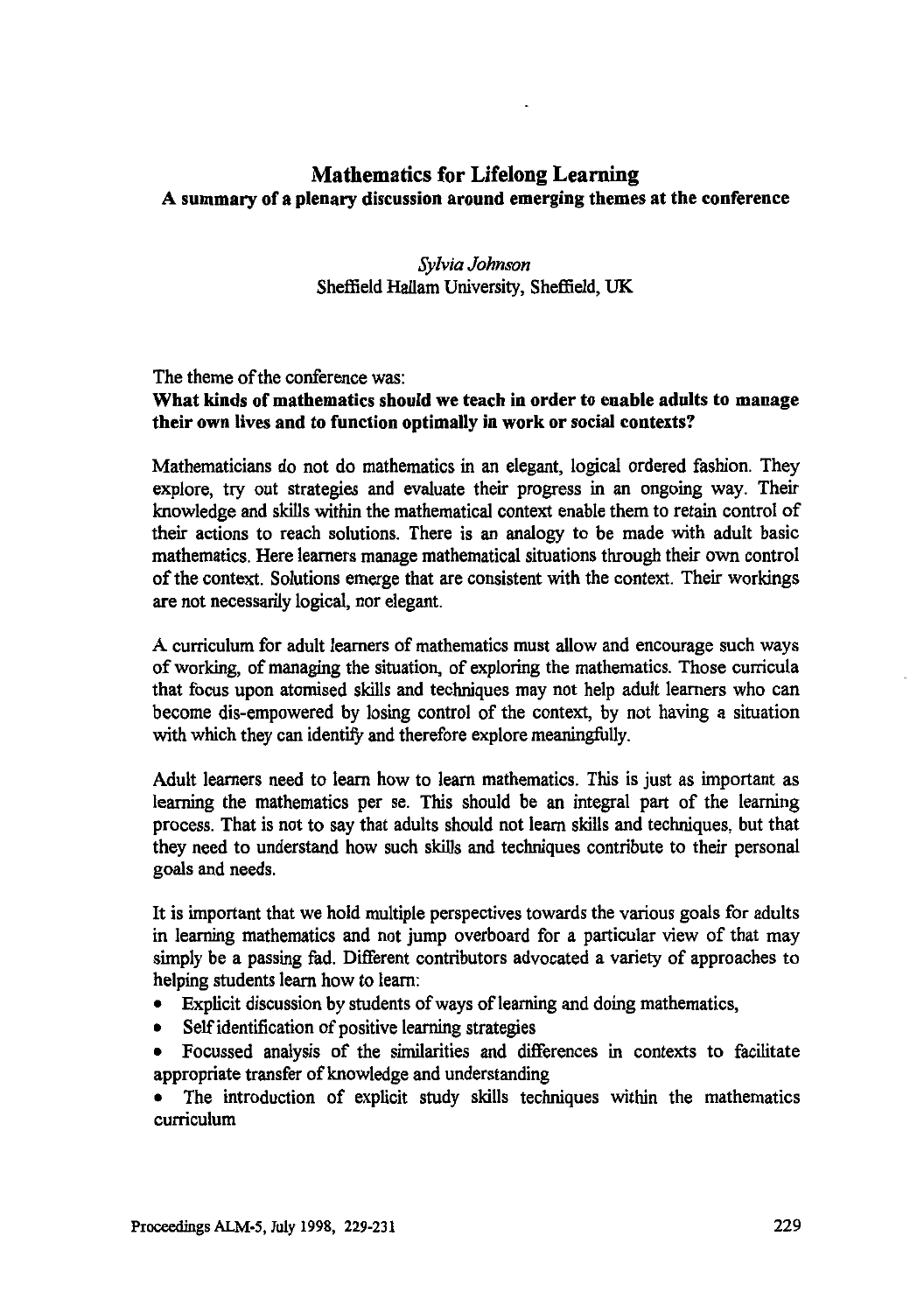Are we in adult education spending too long re-inventing the wheel? Those involved in adult learning may have much to gain from links with those working in schools with young learners. There is a significant overlap of interests and materials available for school pupils can easily be adapted to meet the needs of adult learners. Some teaching traditions in schools are ones that adult educators could usefully adopt, particularly those in Higher Education.

### **How important are teachers, and what are their functions?**

Teaching and learning is a human activity. Other resources support that activity but cannot replace it. If resources take over, then there is a strong danger that mathematics becomes dehumanised. Mathematics learning is an emotional as well as a cognitive activity. This is particularly true for adult learners who may have experienced failure as younger pupils. It is useful to adopt Vygotsky's notion of the Zone of proximal Development and the role of teachers in scaffolding learning within the affective domain s well as the cognitive domain.

Whilst embracing the opportunities afforded by new technologies, technology based teaching of itself does not address the needs of adult learners. This is well documented in many countries.

An important and key function of the teacher is that of motivator. Again this is well acknowledged in a general sense but we have perhaps failed to articulate how this function works. More generally, it is important for adult learning that we teachers articulate what it is that we do and find ways of describing that in a holistic rather than a 'bitty' competence based manner.

Mathematics learning does not just take place in educational institutions and contexts. Frequently it takes place in workplace or in the social contexts in which people engage. What then are the function of other adults and mentors in the contexts? What do they do to motivate and support learning?

By better describing what it is that adult educators do, we can enhance the quality of in-service education for adult education tutors, many of whom are part-time and low paid. Ultimately the effectiveness of adult learning in mathematics is dependent upon the quality of those tutors. What skills do they need and how do they use them are questions we must explore in more detail.

For those of us engaged in adult learning, there is a continual self-improvement drive. This focuses on our own roles as learners — how can we become better teachers, better tutors, better mathematicians. In one sense the forum is unique in drawing together those from the different worlds of adult education, vocational training, teaching and mathematics, from those working in basic education through to those working at university level. A challenge for ALM is to find effective ways of sharing our professional and intellectual practices, skills and knowledge in ways that enhance mathematical learning for all adults at every level.